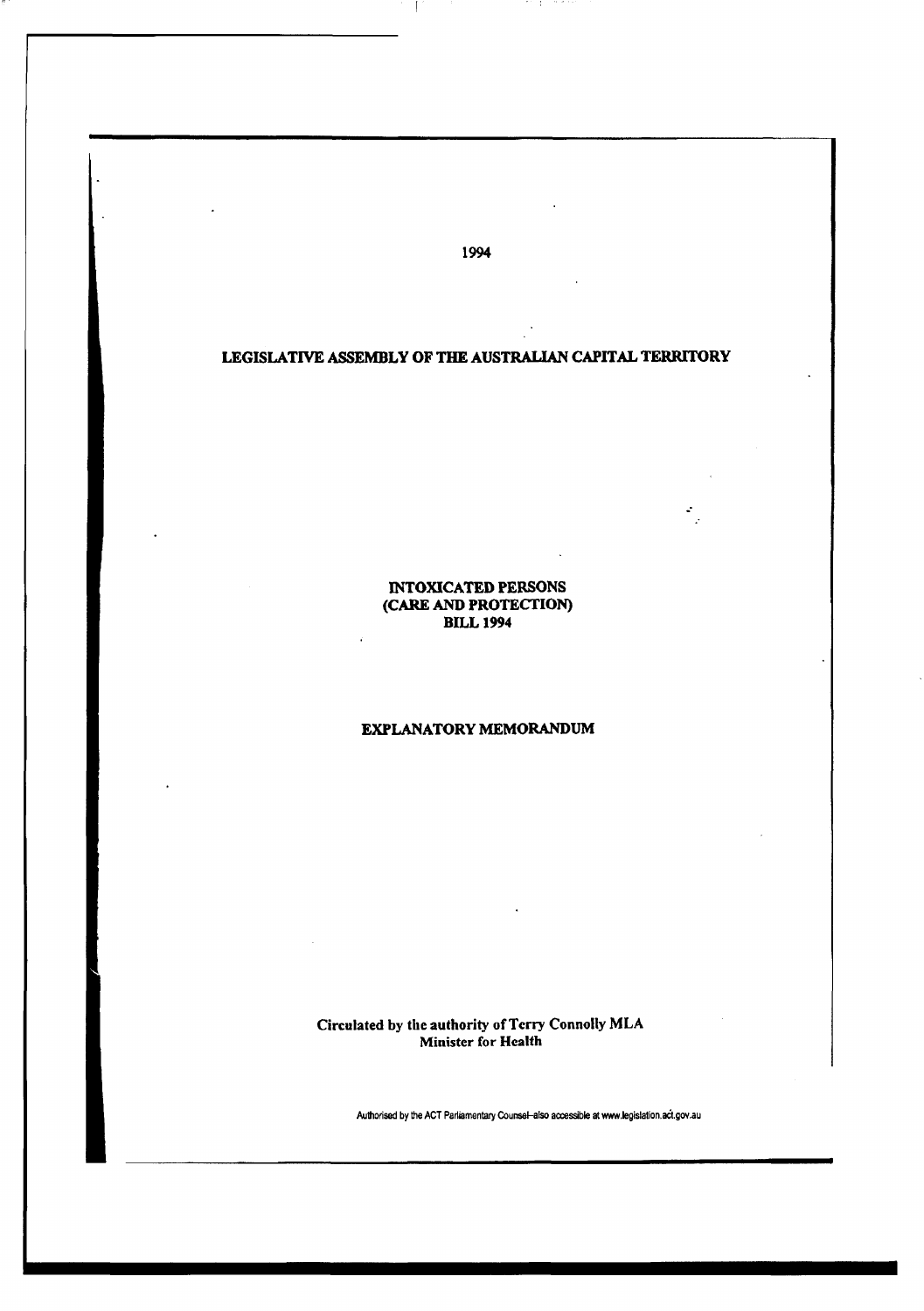### **Intoxicated** Persons **(Care and Protection) Bill 1994**

### **Summary**

This Bill provides a legislative framework for the care and protection of persons found intoxicated in a public place.

#### The Bill:

provides police the power to take into custody a person who is found intoxicated in a public place and who is:

- behaving in **a** disorderly manner;
	- behaving in a manner likely to cause injury to himself, herself or to another person or damage to property; or
	- incapable of protecting himself or herself from physical harm.
- provides police the power to search the intoxicated person once they are in custody;
- gives the police the power to detain an intoxicated person until that person is no longer intoxicated or up to eight hours which ever comes first;
- requires that the intoxicated person must leave the police station within 12 hours of detention;
- provides **a** police officer the discretion to release a person detained, including release to a licensed place;
- provides admission for an intoxicated person on a voluntary basis to a place where they can sober-up in a safe environment;
- allows the manager of a licensed place to take necessary action to care for an intoxicated person to the extent that the intoxicated person does not object to such care;
- gives the Minister for Health the power to provide licenses to persons to provide care for intoxicated persons in places specified in the license;
- gives the Minister the power to appoint inspectors and specifies the powers of inspectors;
- gives the Minister the power to make standards;
- gives the Minister the power to suspend and cancel licenses; and
- provides that licensees can apply to the Administrative Appeals Tribunal for review of a decision to suspend or cancel a license.

The powers provided to police reflect those they currently hold under section 351(1) of the *Crimes Act 1900.* The *Intoxicated Persons (Consequential Amendments) Bill 1994* will repeal provisions in the *Crimes Act 1900.* 

### Financial Implications

In the 1994 Budget, the Government allocated \$0.1 m per annum for the 1994-95 financial year and beyond to fund the operations of sobering-up places (referred to in the Bill as licensed places). Inspectors will be appointed from within Department of Health resources.

Authorised by the ACT Parliamentary Counsel-also accessible at www.legislation.act.gov.au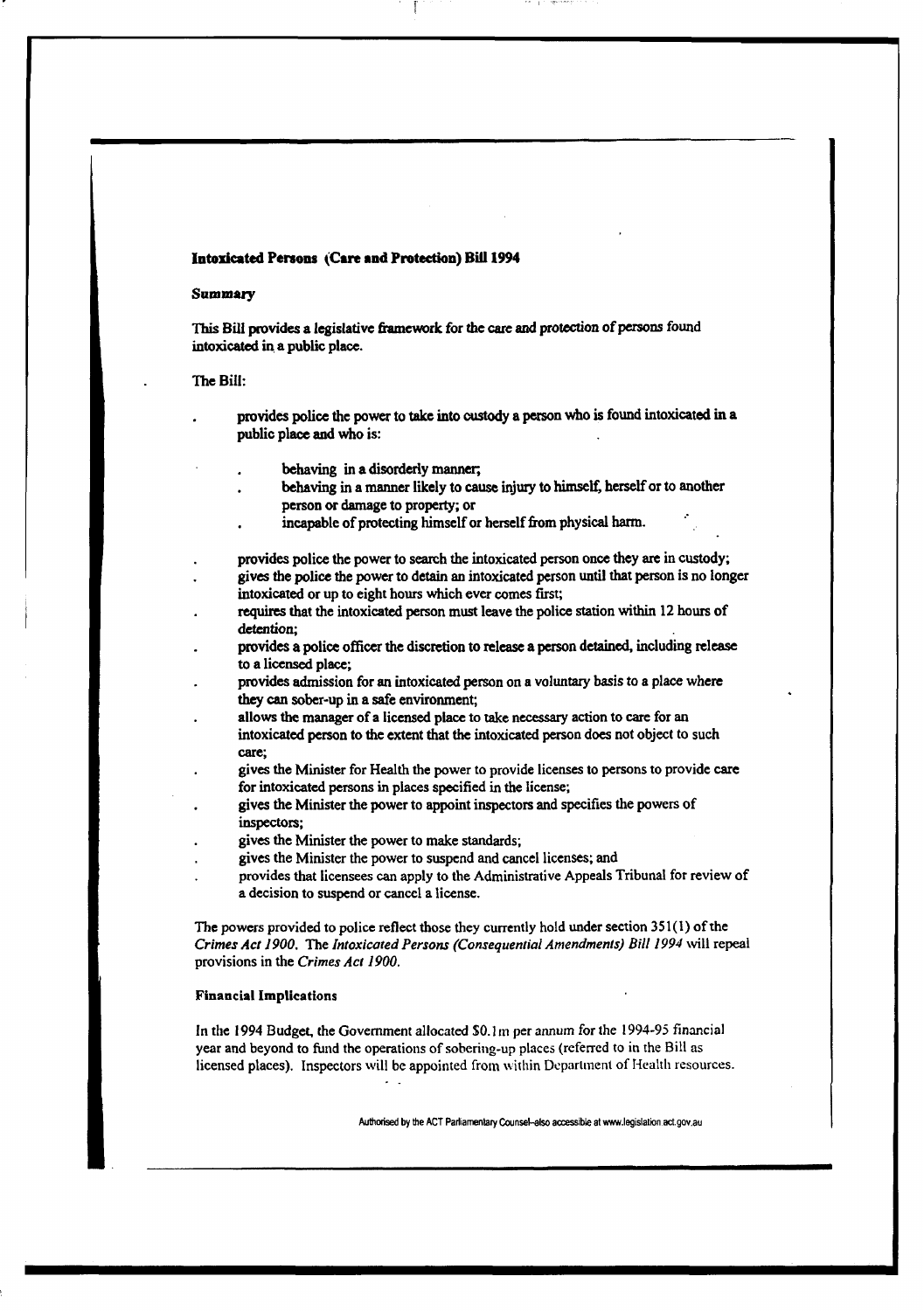### **Intoxicated Persons (Care and Protection) Bill 1994**

# **PART I—PRELIMINARY**

# **1. Short title**

Clause 1: provides that the Act can be known as the *Intoxicated Persons (Care and Protection) Act 1994.* 

# 2. **Commencement**

Clause 2: provides for commencement of section 1 and section 2 on the date of notification in the *Gazette* and die commencement of the rest of the Act on a date fixed by the Minister by notice in the *Gazette.* The Act will commence after 6 months if it has not been notified by the Minister.

### 3. **Interpretation**

Clause 3(1): provides definitions used within the Act. Major definitions are those of:

"caring service" means a service which provides immediate, short term care for intoxicated persons, but does not include a service provided by a hospital or other medical facility. In the Bill, a caring service is provided at a place licensed to provide such a service and is referred to as a licensed place.

 $\cdot$ 

"intoxicated" which means that the person is apparently under the influence of alcohol or another drug or a combination of drugs;

"licensed place" being a place at which a person has been licensed to provide a caring service.

"public place" includes a wide range of public places, including those open for use though payment of a fee (such as show grounds and at sporting events) and includes schools.

Clause 3(2) provides additional clarification on the name and address of applicants or persons who seek to conduct a place licensed to provide a caring service for intoxicated persons.

### PART II—INTOXICATED PERSONS

### 4. Detention of intoxicated persons

Clauses 4: largely replicates the current provisions within section 351 of the *Crimes Act 1900,*  which are repealed through the *Intoxicated Person's (Consequential Amendments) Bill 1994.* 

**Authorised by the ACT Parliamentary .Counsel-also accessible at www legislation act gov au**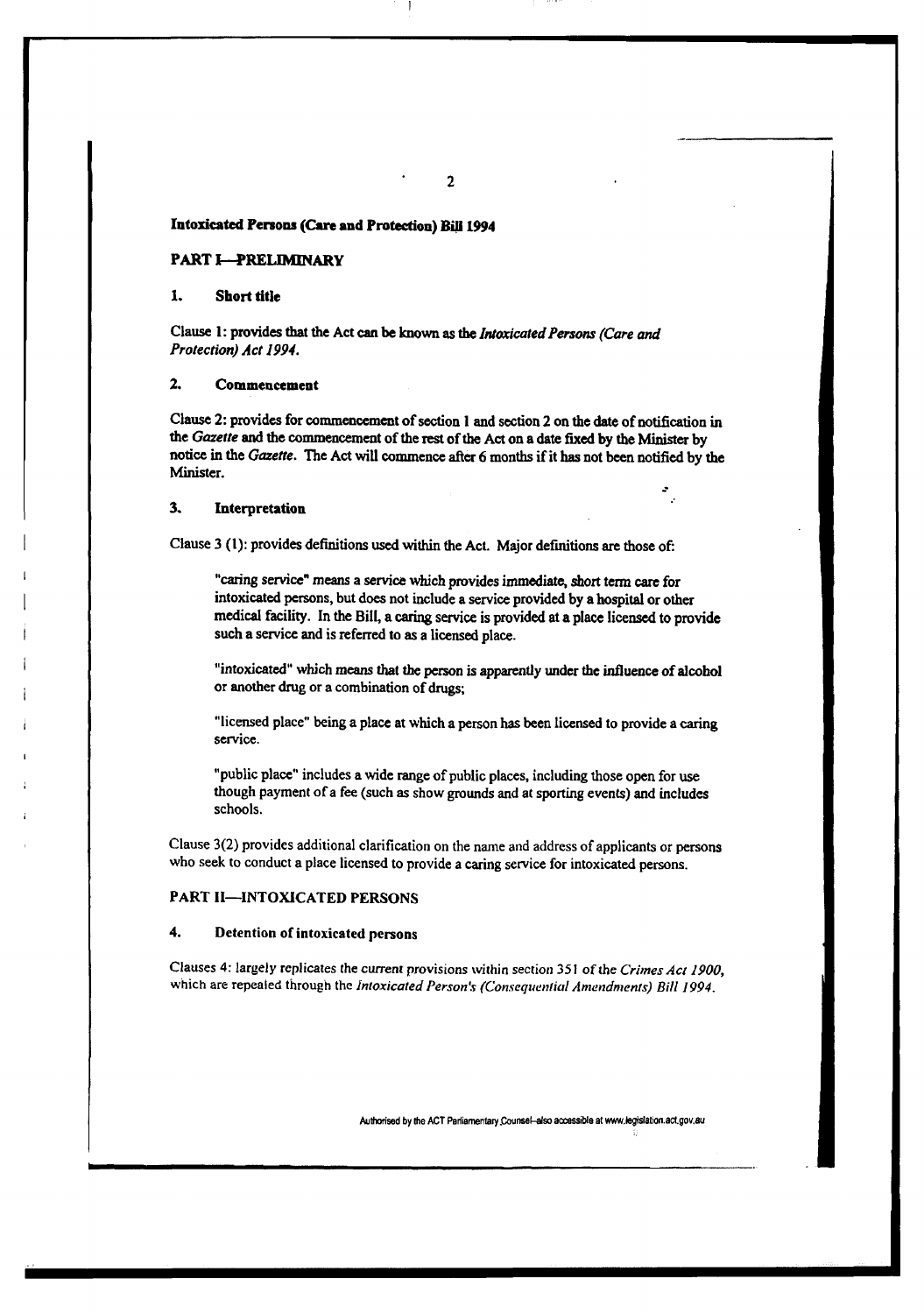**Clause 4(1): provides powers for the police to take an intoxicated person found in a public place into custody and detain him or her. The police officer must have a reasonable belief that the intoxication has lead to that person:** 

- **behaving in a disorderly manner;** 
	- **behaving in a manner likely to cause injury to himself, herself of another person, or damage to property; or**
- **being incapable of protecting himself or herself from physical harm.**

**Clause 4(2): limits the time a person can be detained, being till the person is no longer intoxicated or at the expiration of eight hours after he or she was fust detained, whichever**  comes first.

**Clause 4(3): requires that a police officer shall not permit a person detained to remain in the police station for longer than 12 hours after the person was initially detained. This may occur when the person has been released from detention after eight hours however chooses to stay at the police station till transport is available or awaiting the arrival of another person. The clause limits the time a person can stay at the police station.** 

**Clause 4(4): provides for a police officer to release a person detained under subsection (1) if he or she believes it is reasonable to do so. This may occur when a responsible person arrives to take care of the intoxicated person or there are other arrangements for care of the person, such as admission to a licensed place.** 

**Clause 4(5): states that a police officer will have acted reasonably if he or she has released an intoxicated person detained under subsection (I) into the care of a manager of a licensed place.** 

### **5. Search of people in custody**

**Clause 5: provides the power for a member of the police force to search a person taken into custody under subsection (1) and to take** into possession **any personal items found on that person. A person is entitled to the return of their** possessions **when no longer detained under section 4. Subsection (3) defines the limitations of search which can be undertaken to the removal of specified outer garments and examination of those items.** 

### **6. Admission statement and other relevant information**

Clause 6(1): provides a requirement that, where a police officer takes an intoxicated person to a licensed place and the person agrees to enter that place, the police officer shall give an **admission statement** relating **to that** person to the manager **of** the licensed place.

Clause 6(2): describes the admission statement as being in writing and containing the name and date of birth of the intoxicated person (if known), the time and date the person was detained by the police officer and an itemised list of any items taken from the intoxicated person under subsection 5( 1). The admission statement must also provide confirmation that the police officer who signs the statement has returned the belongings to the intoxicated person.

**Authorised by the ACT Parliamentary Counsel-also accessible at www legislation ad gov.au**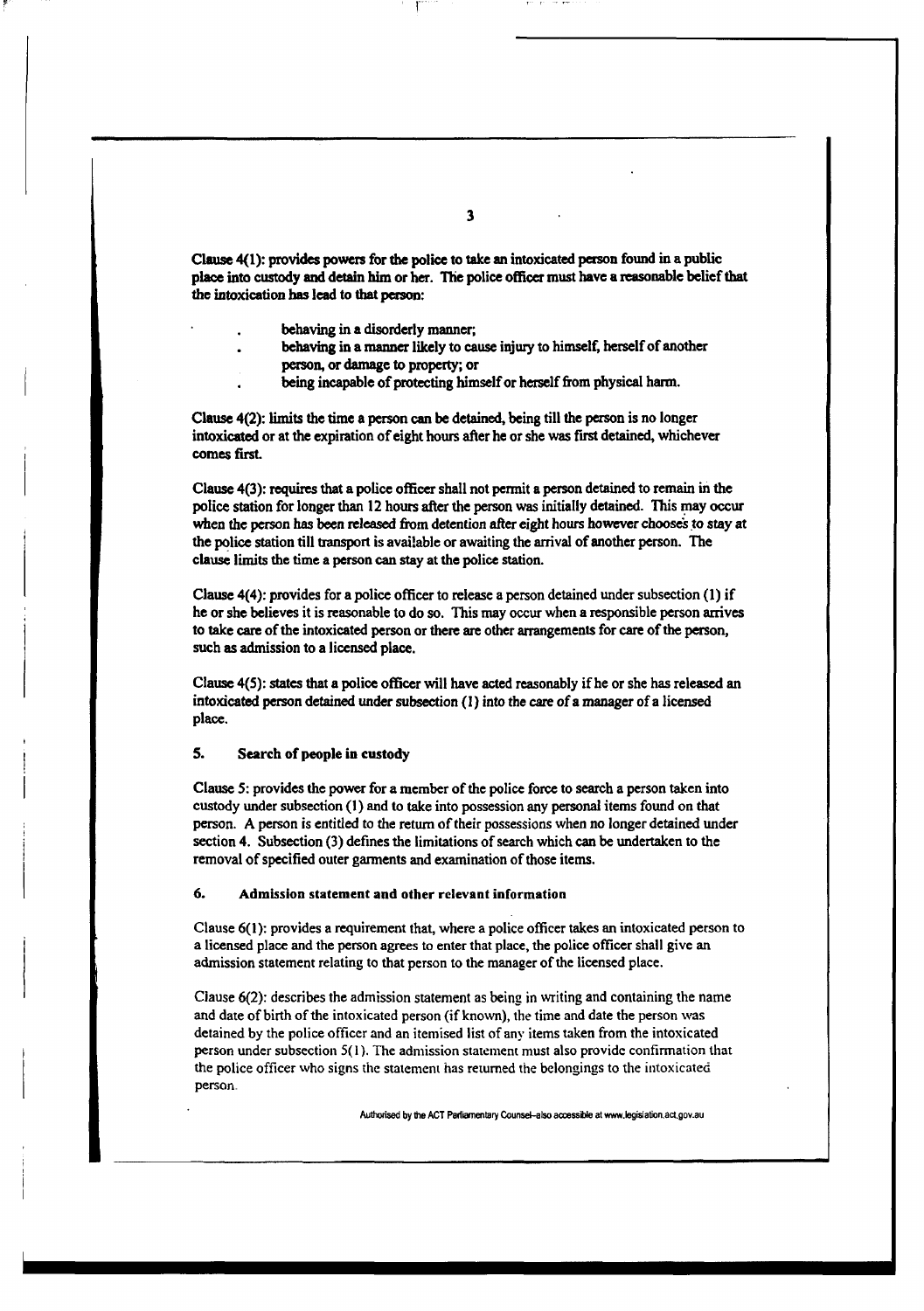**Clause 6(3): provides for the police officer to release any additional information about the intoxicated person which the officer believes may assist the manager in caring for that person. This may include the location and circumstances of where the intoxicated person was found, if these issues are relevant to providing care for that person.** 

# **7. Right to leave**

**Clause 7: requires that a carer at the licensed place must inform the intoxicated person that he or she can leave at any time and that he or she will be given access to facilities and given opportunity to contact a responsible person or other appropriate persons.** 

# **8. Contacting other persons**

**Clause 8: requires that the licensee ensures that an intoxicated person admitted to the licensed place has access to facilities and is given opportunities to contact a responsible person or other appropriate persons.** 

# **9. Leaving in a dangerous condition**

**Clause 9: requires that a carer at a licensed place notifies the police if he or she is of the opinion that an intoxicated person leaving or about to leave the licensed place is a danger to himself, herself or others or to property,** 

### **10. Transfer—medical treatment**

**Clause 10: requires that, where a carer is satisfied that an intoxicated person at the licensed place requires, or may require, medical treatment, the carer shall arrange for the intoxicated person to be transferred to the emergency department of a hospital.** 

### **11. Remaining at a licensed place**

**Clause 11: requires that the licensee shall not allow a person admitted to the licensed place to stay** for **longer** than **12 hours.** 

# **12. Objection to care**

Clause 12: states that the Act does not authorise the provision of care if the intoxicated person objects to that care. The converse is that where a person does not object to the care, the manager and carer can provide necessary care to that person

### 13. **Protection of carers and licensee**

Clause !3: provides that no action, suit or proceedings lies against a person who is, or has been, a licensee or carer for actions taken or not taken in good faith when that person is or was a licensee or carer providing care for the intoxicated person at the licensed place.

**Authorised by the ACT Parliamentary Counsel-also accessible at www.tegislation.actgov.au**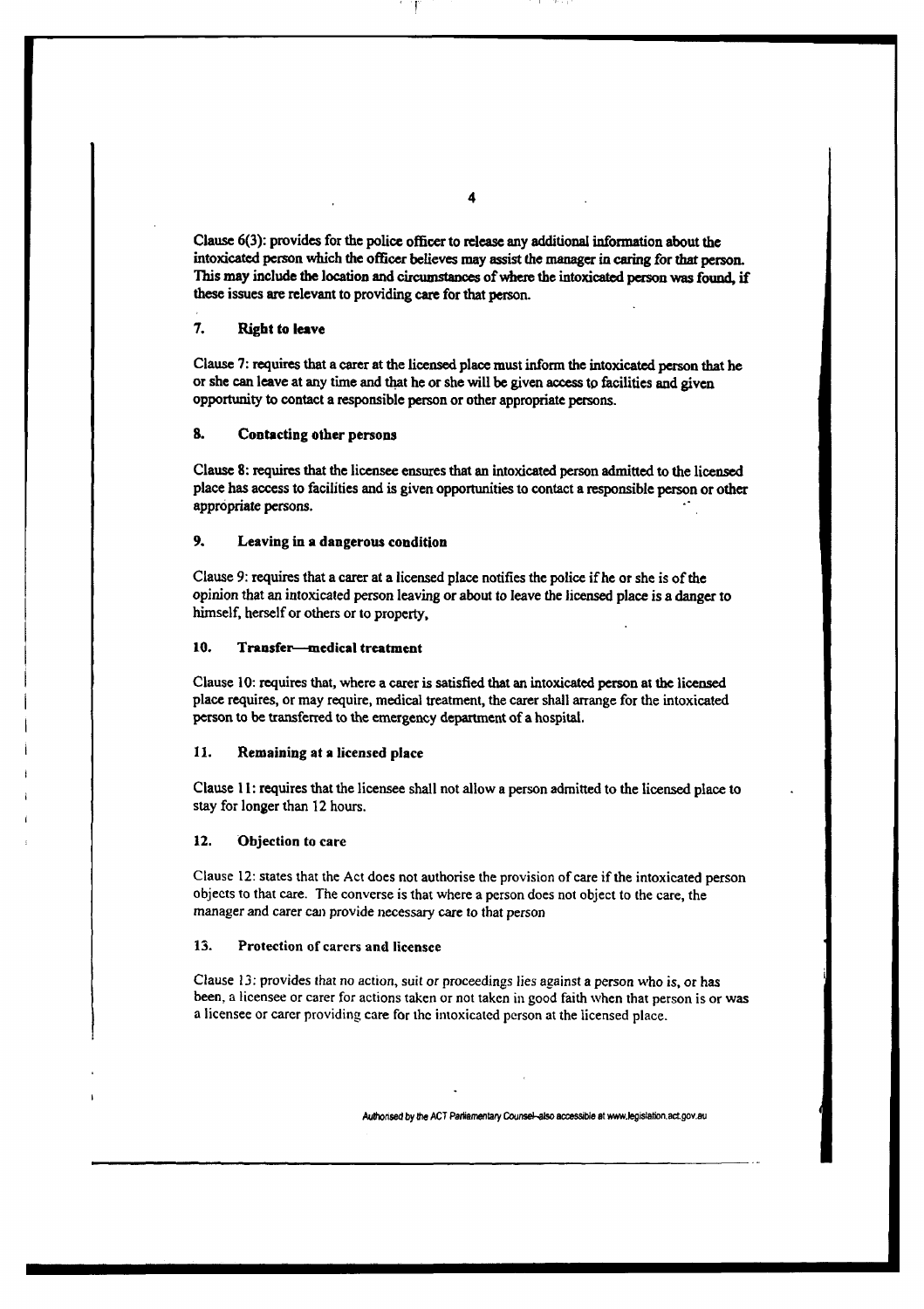### **PART III—LICENSES**

### *Division 1***—***Approval*

# **14. Provision of services**

**Clause 14: requires that a person does not provide a caring service within the meaning of the Act unless licensed to do so. The penalty, in the case of a natural person, is \$5,000 or six months imprisonment, or both, and in the case of a body corporate, \$25,000.** 

### **15. Applications**

**Clause 15(1): permits persons to apply to operate a caring service.** 

**Clause 15(2): requires that a person applying to conduct a caring service shall apply in writing, stating name and address, the name and address of each place at which it is proposed to operate a caring service and information about experience the applicant has in caring for intoxicated persons or persons with alcohol and other drug related problems. The application must be signed by the applicant.** 

**The applicant must provide statements which attest to their financial viability, including issues relating to lack of bankruptcy, solvency and a capacity to meet debts.** 

### **16. Grant**

**Clause 16(1): provides that the Minister may grant a license if he or she is satisfied mat:** 

- **the applicant has adequate experience in dealing with intoxicated persons or people with alcohol and other drug related problems;**
- **the applicant will provide a caring service at each place specified in accordance with the Act and with any standards prescribed under the Act;**

**Clause 16(2): requires that the license specifies the name and address of the person granted the license and the name and address of each place where the caring service may be provided.** 

#### *Division 2***—***Conditions*

#### **17. License conditions**

**Clause 17: provides that a license is subject to various conditions under this division of the Act.** 

**Authorised by the ACT Parliamentary Counsel-also accessible at www.legislation.act.gov.au** 

 $\bullet$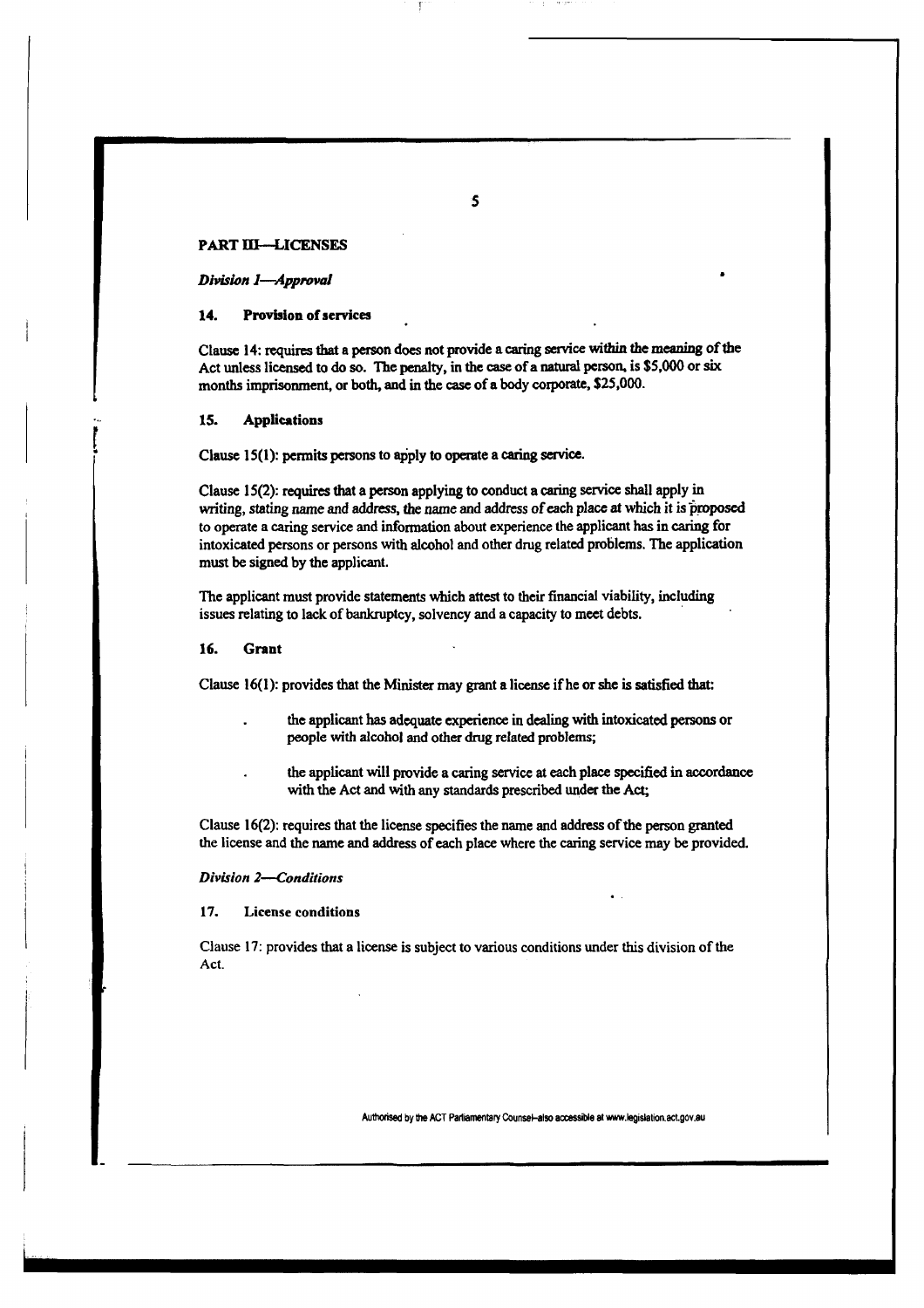#### **18. Employees**

**Clause 18: requires that the licensee ensures that every person employed at a licensed place, including any volunteer, has a current first aid certificate and defines such a certificate as issued by a provider approved under section 37.** 

# **19. Insurance**

**Clause 19: requires that the licensee maintains prescribed insurance policies.** 

# **20. Annual reports**

**Clause 20: requires that the licensees provide an annual report to the Minister by 30 September each year relating to the number, age and gender (if known) of people admitted during the previous financial year, whether the licensee, in his or her opinion, has complied**  with the Act and standards, and if the licensee has failed to comply, the particulars of this **failure. The reporting period is 1 July to 30 June of the following year.** 

# **21. Farther conditions**

**Clause 21: permits the Minister to impose further licence conditions, in writing, as are necessary and reasonable for the care and protection of intoxicated persons. Such conditions take effect 28 days after the date of the written notice or on a later date to be specified in the notice.** 

### *Division 3***—***Suspension and cancellation of licenses*

# **22. Emergency suspension and cancellation**

**Clause 22(1): provides a power for the Minister to suspend the license where he or she believes, on reasonable grounds, that there is an immediate risk of danger to the health or safety of people being provided care, or of people providing that care.** 

Clause 22(2): states that the suspension takes effect from the time at which the notice is given to the licensee.

Clause 22(3): requires that the notice of suspension states the facts and circumstances on which the Minister's belief is based, specifies the licensed places in relation to which the license is suspended, states that caring services may not be provided at places specified and invite the licensee to show cause as to why the license should not be cancelled after 28.days.

Clause 22(4): provides a power for the Minister to cancel the license, in regard to specified licensed places, after 28 days of a notice issued under subsection (1).

Clause 22(5): provides that the cancellation occurs either at the time a notice under subsection 34(1) is given to the licensee or at a later date specified in that notice.

**Authorised by the ACT Parliamentary Counsel-also accessible at www.leglslation.act.gov.au**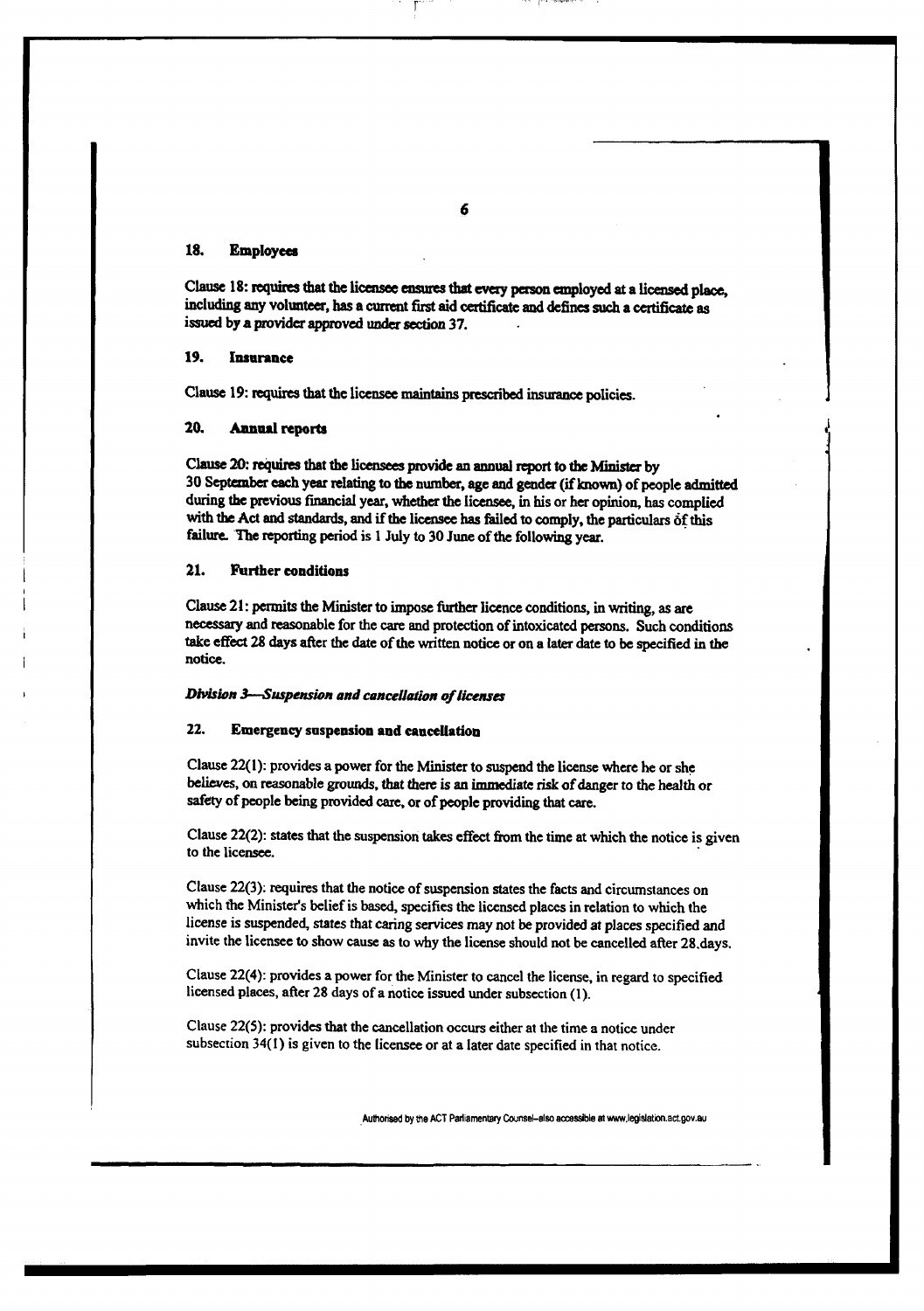# **23. Cancellation of licenses**

**Clause 23(1): provides specific situations under which die Minister can cancel a license:** 

- **lack of financial viability;**
- **that a caring service is no longer being provided at the licensed place;**
- **the licensee has contravened the Act or standards;**
- **the licensee has breached a condition of the license.**

**Clause 23(2): requires that the Minister shall not cancel a license unless he or she has given the licensee a written notice, specifying the grounds for the proposed cancellation, including the facts and circumstances on which those grounds are based, specifies the licensed places in relation to which the license is suspended, and inviting the licensee to show cause as to why the license should not be cancelled after 28 days.** 

**Clause 23(3): provides a power for the Minister to cancel the license on the grounds'specified in the notice after a period of 28 days has expired.** 

**Clause 23(4): provides that the cancellation occurs either at the time a notice under subsection 34(1) is given to the licensee or at a later date specified in that notice.** 

### **24. Requested cancellation**

**Clause 24: provides that a licensee may request in writing that the Minster cancels the licensee's license in relation to one or more licensed places and that, on receipt of such a request, the Minster shall cancel the license to take effect immediately or on a date specified in the notice.** 

### **25. Amendment of the Licence**

**Clause 25(1): requires that, within 14 days, the licensee, on receiving a notice under subsection 34(1) of the cancellation of the license in relation to a place or places specified in the license, shall return the license to the Minister. Penalty for failure to do so is \$500.** 

**Clause 25(2): requires the Minister to amend the license and return it to the licensee.** 

#### **26. Return of licence**

**. Clause 26: requires a person, whose license for all caring services specified on that licence, has been cancelled, to return the license to the Minister. Penalty for failure to do so, without reasonable excuse, is \$500.** 

Authorised by the ACT Parliamentary Counsel-also accessible at www.legislation.act.gov.au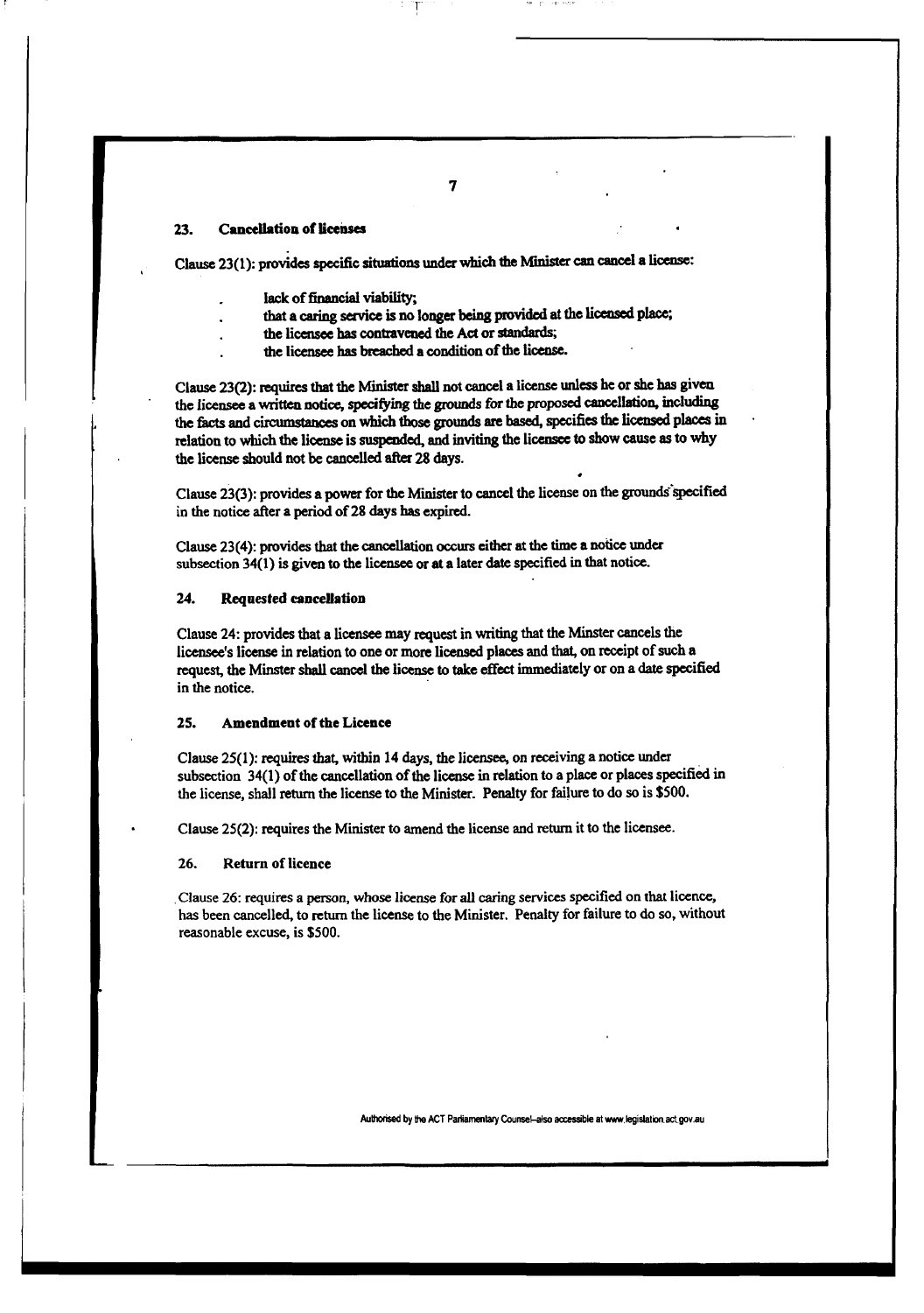### **PART IV—INSPECTION**

### **27. Inspectors.**

**Clause 27: requires that there will be one or more inspectors, who perform such functions for the purposes of the Act as the Minister directs. The Minister may create one or more offices within the Government Service, the duties of which include being an inspector and that inspectors shall be public servants performing the duties of such offices.** 

# **28. Inspectors—identity cards**

**Clause 28: requires the Minister to issue an inspector an identity card that specifies the inspector's name and office and contains a recent photograph of that person. The person shall return the card when ceasing to be an inspector. Penalty for failure to do so, without reasonable excuse is \$100.** 

### **29. Powers of inspection**

**Clause 29(1): provides the power for an inspector to enter, at any reasonable time, a licensed place and:** 

- **inspect the place and equipment used in connection with the care of intoxicated persons admitted to the place;**
- **inspect documents and records in the possession of the licensee, or to which the licensee has access, relating to the conduct of the licensed place; and**
- **require the licensee to furnish information, books, documents and other records that are in possession of the licensee or that he or she has access to, relating to the conduct of the licensed place.**

**Clause 29(2): provides that the inspector must leave the premises if, on request,** he or **she** does **not show** his **or her** identity card.

Clause 29(3): **provides that** a person is not required to provide information specified in subsection (l)(c), if, on request, the inspector does not show his or her identity card.

Clause.29(4): the manager, being the person in charge of the licensed place is included in the references to a licensee in subsection **(1).** 

# **30. Obstruction of inspectors**

Clause 30(1) requires that a person shall not hinder or obstruct an inspector acting under section 29. Penalty is \$5,000 or 6 months imprisonment or both. Clause 30(2) requires that a person **shall** not fail **to** comply with a request to furnish material requested in paragraph 29(l)(c). Penalty is \$5,000.

•Authorised by the ACT Parliamentary Counsel-also accessible at www.legislation.actgov.au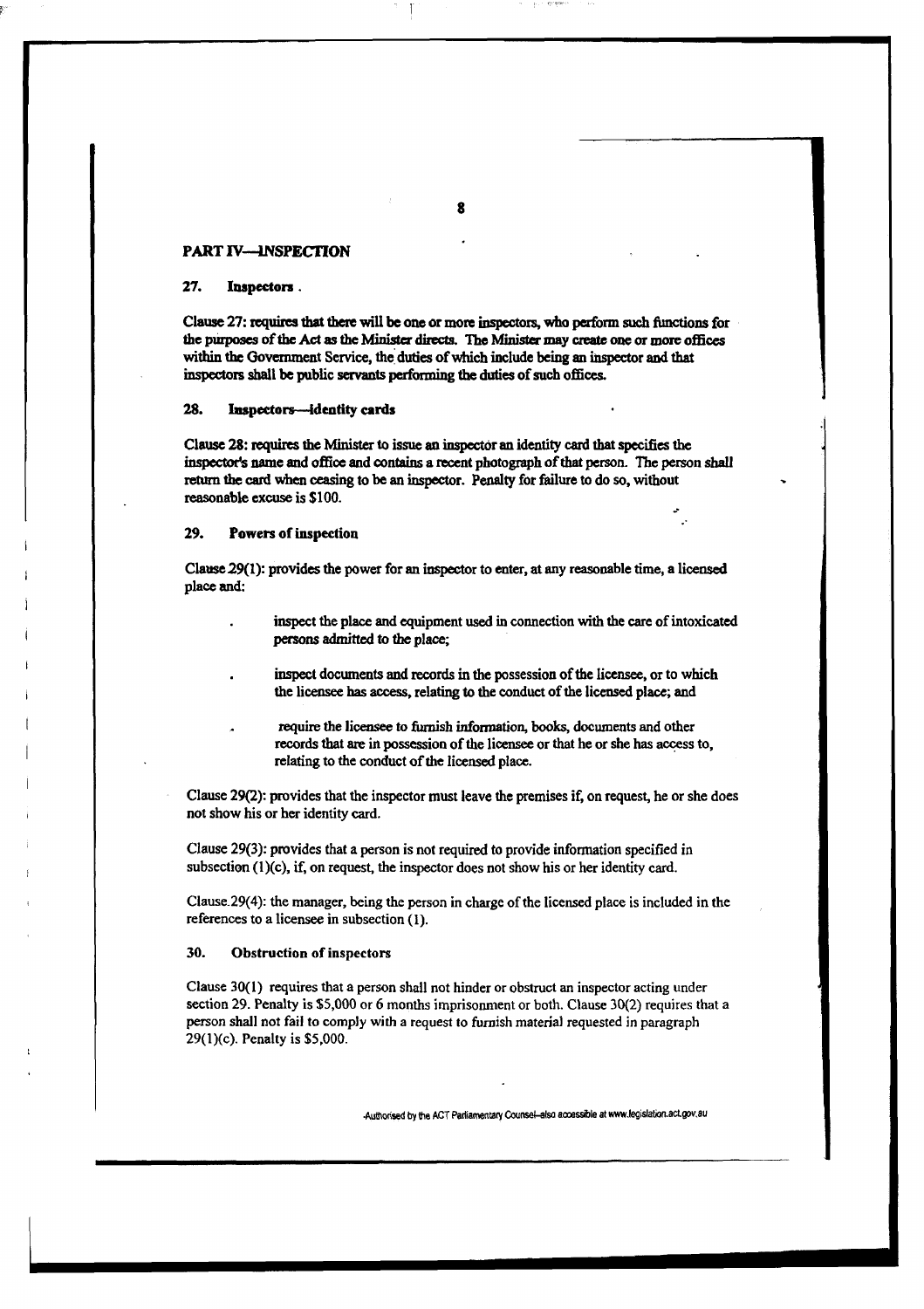## **PART V—STANDARDS**

#### **31. Making standards**

**Clause 31(1): provides the power for the Minister to make standards required or permitted by the Act and necessary or convenient to be prescribed.** 

**Clause 31(2): describes the range of matters about which standards may be made, including:** 

**the condition and maintenance of the premises;** 

the **condition and maintenance of equipment used at the licensed place;** 

- **the operation of the service, including conduct of people providing care;**
- **training and basic skills of people providing care; \*:**
- **records and documents required to be kept for purposes of the Act, storage of records and documents and disclosure of information obtained under the Act.**

### **32. Disallowance**

**Clause 32: provides that a standard made under section 31 is** a **disallowable instrument under section 10 of the** *Subordinate Laws Act 1989.* 

### **33. Publication in a newspaper**

**Clause 3 3(1): requires that, before a standard made under section 31 comes into** effect, **the Minister shall** arrange a notice in the principal daily newspaper, which:

- specifies the date the standard comes into effect;
- specifies where copies of the standard may be purchased;
- invites the public **to** inspect the standard **at places specified;** and
	- informs the public that the standard is a disallowable instrument;

Clause 33(2): requires that the Minister ensures that copies of the standard are available for public inspection and for purchase at places specified in the notice in subsection (1).

Clause 33(3): describes "standard" as including any document which is applied by the standard.

**Authorised by the ACT Parliamentary Counsel-also accessible at www.tegislation.act.gov.au**